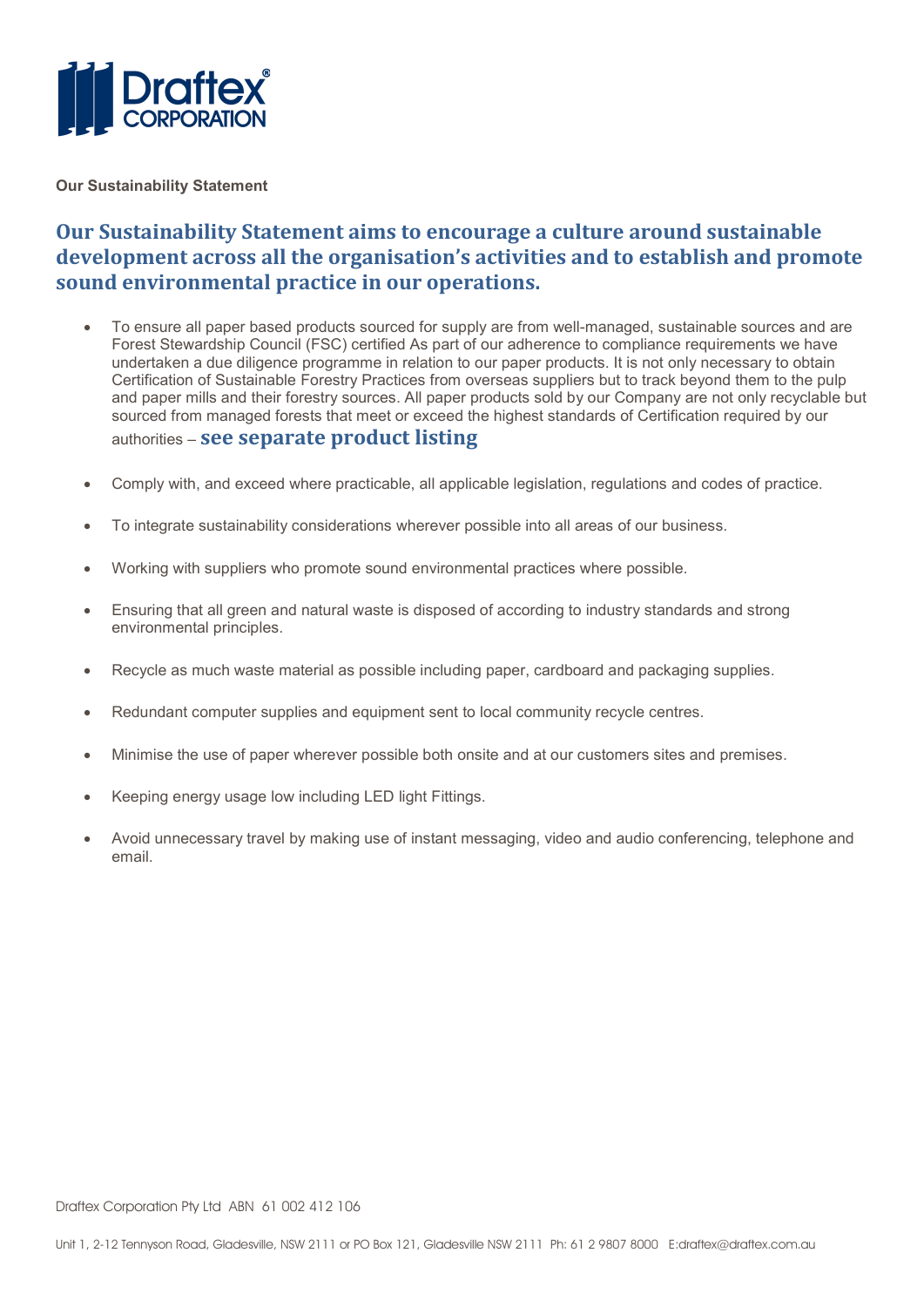

# **FSC**

The Forestry Stewardship Council (FSC) is an independent organisation that monitors the responsible management of the world's forests. This is achieved through a system of certification and chain of custody accreditations from the raw materials to finished product. FSC certification guarantees respect for the environment and for social and economic criteria around the wood trade. FSC have certified that all pulps come from ethically-managed sources.

#### Product Listing

#### Yellowtrace – Whitetrace

Yellowtrace, Whitetrace and Ambertrace are produced from raw materials sourced from sustainably managed forests. The product range carries full FSC certification. Yellowtrace, Whitetrace and Ambertrace are fully recyclable.

## Gateway Detail Paper & Tracing Paper

Gateway tracing paper is naturally transparent and is made from 100 % pure cellulose fibre without the use of transparentising chemicals. Unlike resin-impregnated translucent paper, this product is 100 % recyclable and biodegradable. It manufactured from Elemental Chlorine Free and Total Chlorine Free woodpulp from well managed and renewable forest sources that have been certified as FSC or FSC controlled wood.

Environmental: Gateway Detail Drawing Paper is manufactured from Elemental Chlorine Free woodpulps from well managed and renewed forest sources. This product is fully recyclable. Chartham Papers operates a BS EN ISO 9002 registered quality management system. It manufactured from Elemental Chlorine Free and Total Chlorine Free woodpulp from well managed and renewable forest sources that have been certified as FSC or FSC controlled wood.

100 % recyclable and biodegradable

## Chromajet Bond

Chromajet Bond Paper is a 100% Australian made professional inkjet paper that meets the International Standard for Permanent papers (ISO 9706).

It's uncoated and woodfree formulation offers high whiteness and good resistance to yellowing with age. Environmental: Chromajet Bond meets the requirement of International Standard ISO9706 for permanent 100% virgin fibre sourced from sustainable forests. The mill maintains ISO14000 Environmental Management System Certification : recycles water, uses waste products as energy source, waste and effluent treatment systems in place, no detectable dioxin discharges.

Draftex Corporation Pty Ltd ABN 61 002 412 106